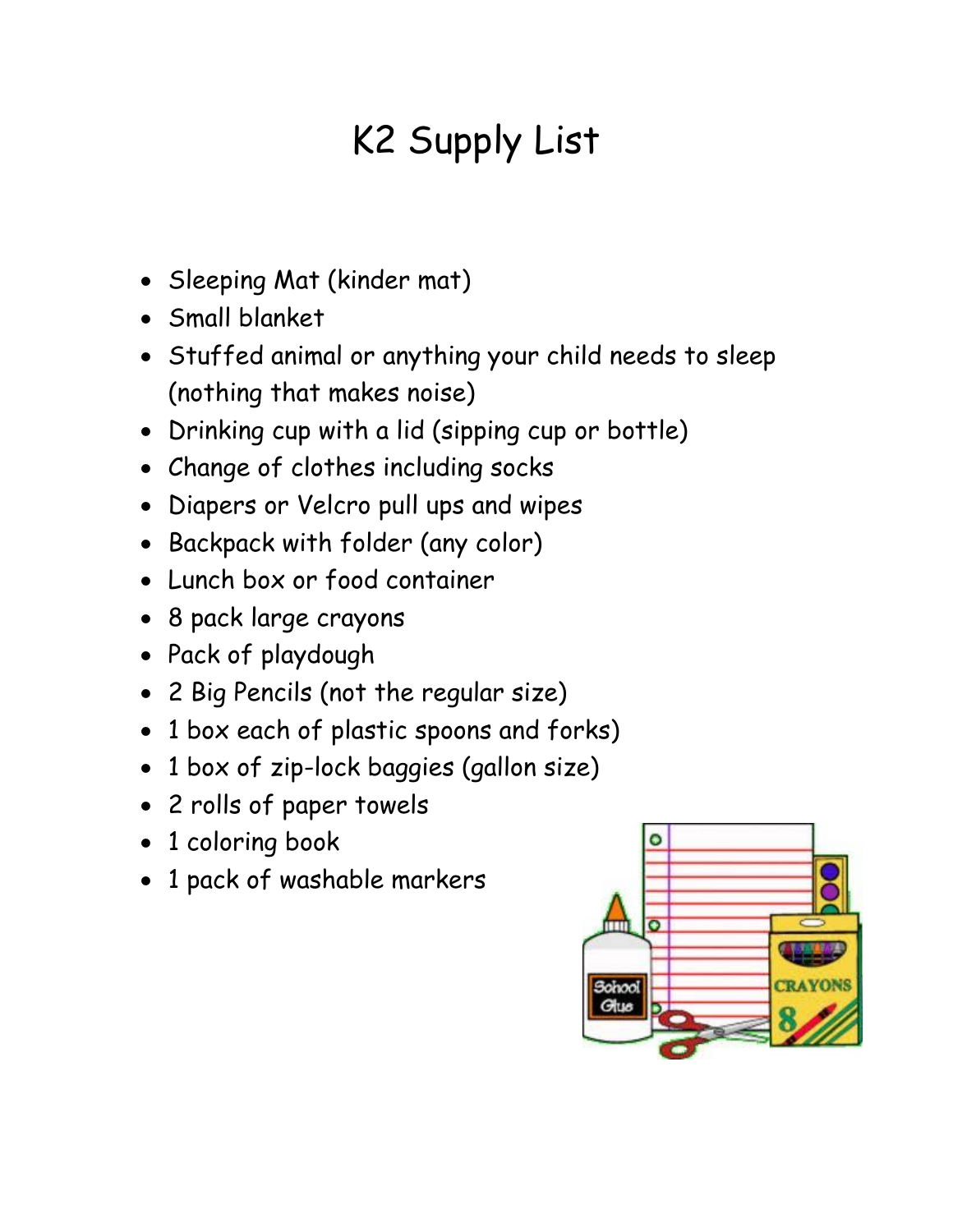# K3 Supply List

- Sleeping Mat (kinder mat)
- Small blanket
- Stuffed animal or anything your child needs to sleep (nothing that makes noise)
- 8 pack large crayons
- 1 coloring book
- 8 pack of washable markers
- 1 pair safety scissors
- Pencil box
- One pack construction paper
- One bottle of glue or 3 glue sticks
- 2 Big Pencils (not the regular size)
- Change of clothes including socks and underwear
- One folder (plastic is best)
- Spill proof water bottle
- 1 box each of plastic spoons and forks
- 2 rolls paper towels
- 1 container Lysol wipes
- Diapers and wipes (if needed)

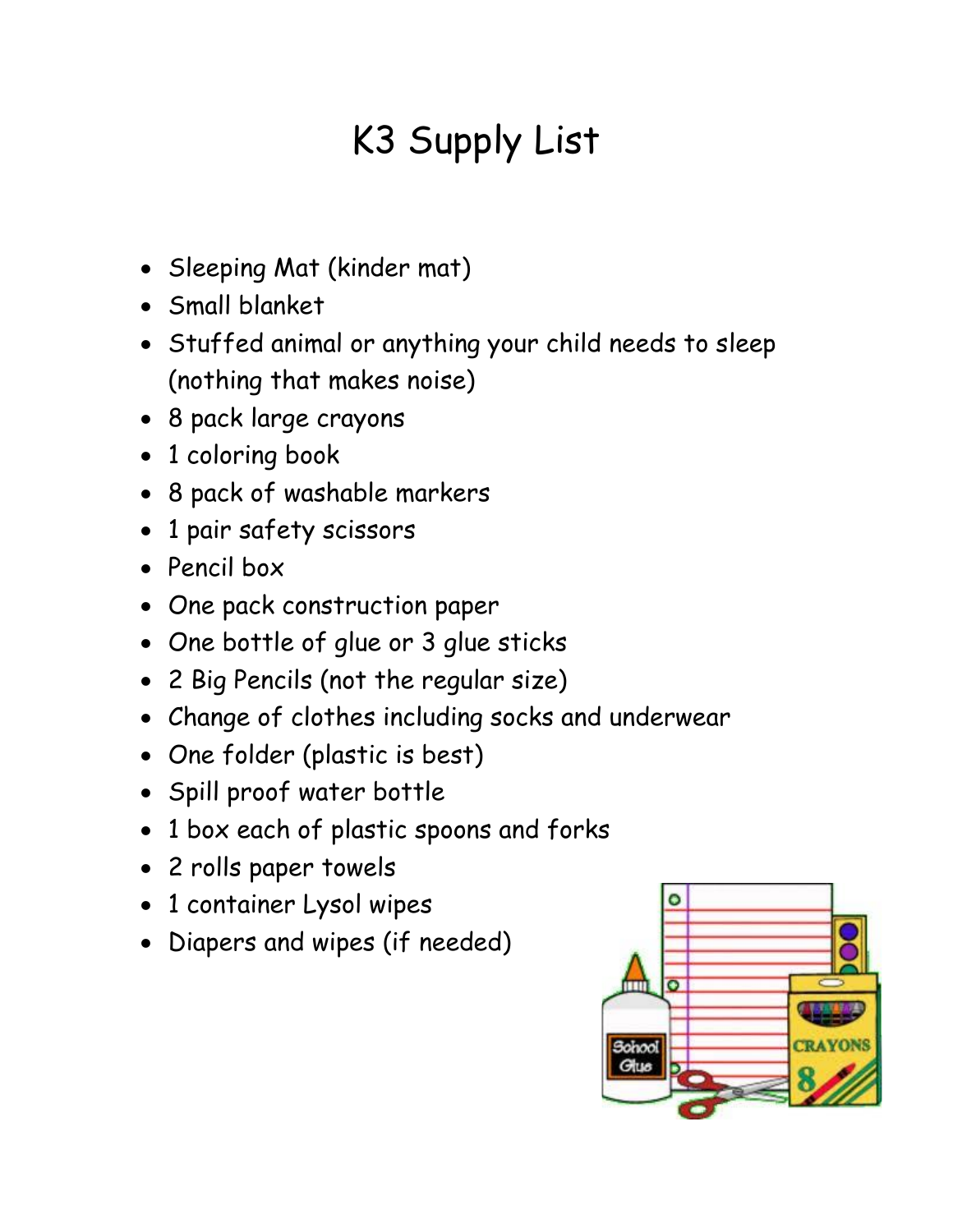# K4 Supply List

- 2 plastic folders with pockets
- 1 pack construction paper
- 1 pair safety scissors
- 1 pack washable markers
- 1 pack crayons
- 2 glue sticks
- 1 bottle of liquid glue
- Sleeping Mat
- Small blanket and pillow
- Stuffed animal or anything your child needs to sleep (nothing that makes noise)
- Change of clothes including socks and underwear
- 1 pack of baby wipes
- Pull-ups (if needed)
- Pencils
- 1 box each of plastic spoons and forks

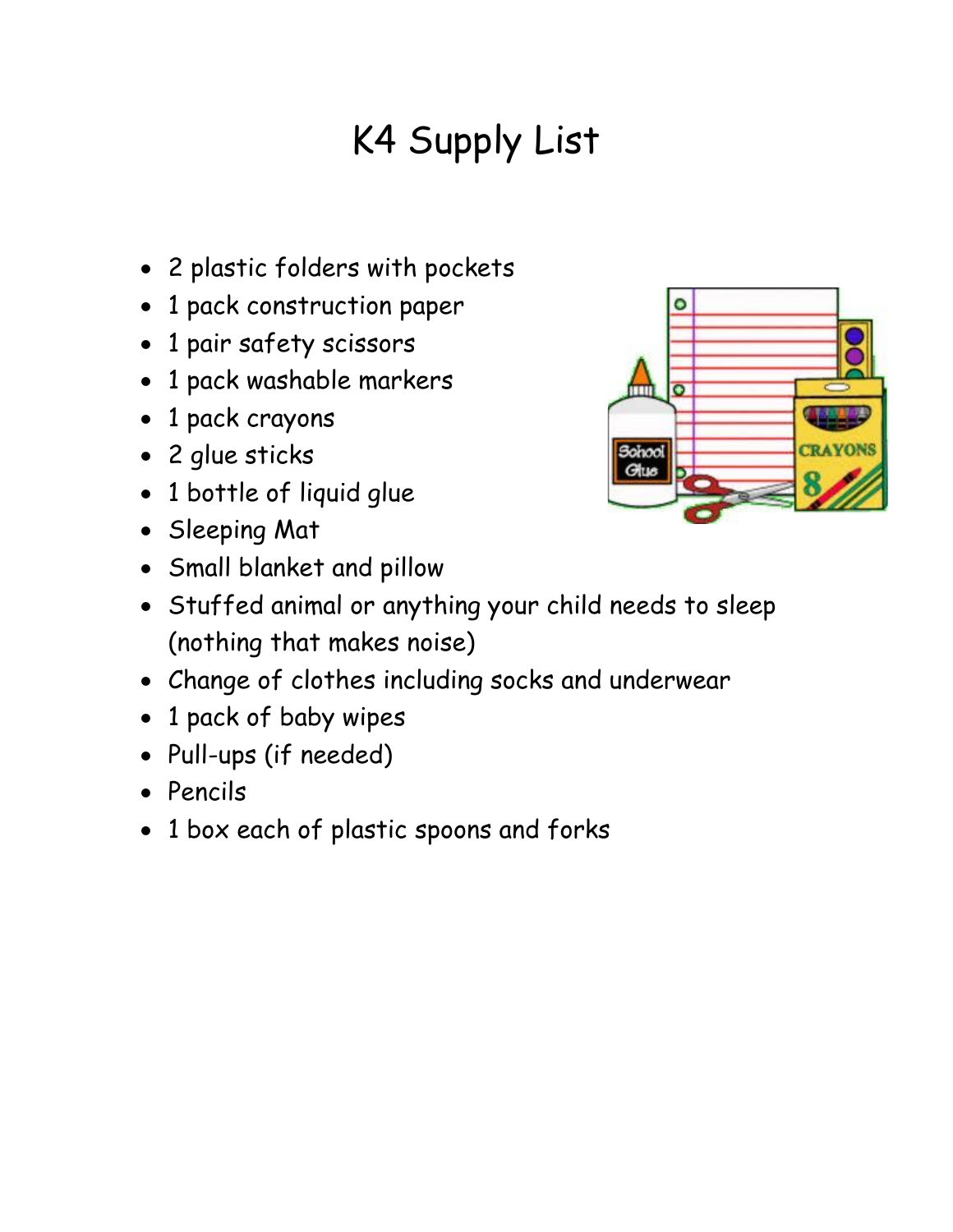# K5 Supply List

- Hard pencil box
- 1 pack of 24 count crayons
- 1 pack of 10 count markers
- 1 pair of safety scissors
- 2 large glue sticks
- 1 bottle of liquid glue
- 10 sharpened #2 pencils
- 2 plastics 2 bottom pocket folders (1 blue and 1 any color)
- 1 pack of construction paper
- 2 rolls of paper towels
- 1 box each of plastic spoons and forks

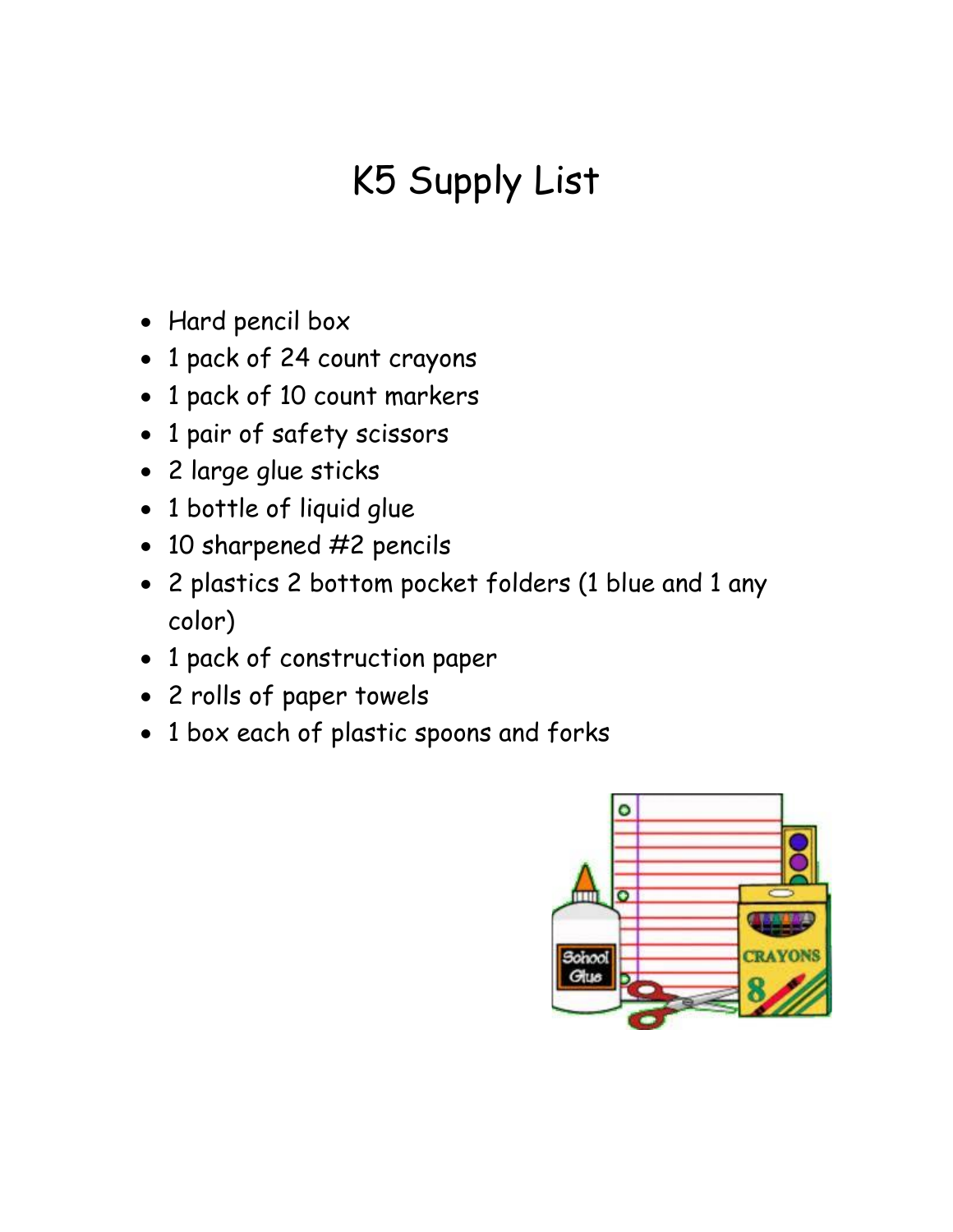### 1st Grade Supply List

- Ruler
- 24 #2 pencils
- 1 plastic pocket folder
- 4 glue sticks
- 1 pair scissors
- 1 pack construction paper
- 1 pack makers (bigger ones not the fine point)
- 1 pink 'chunky' eraser
- Pencil/supply box
- Primary composition book

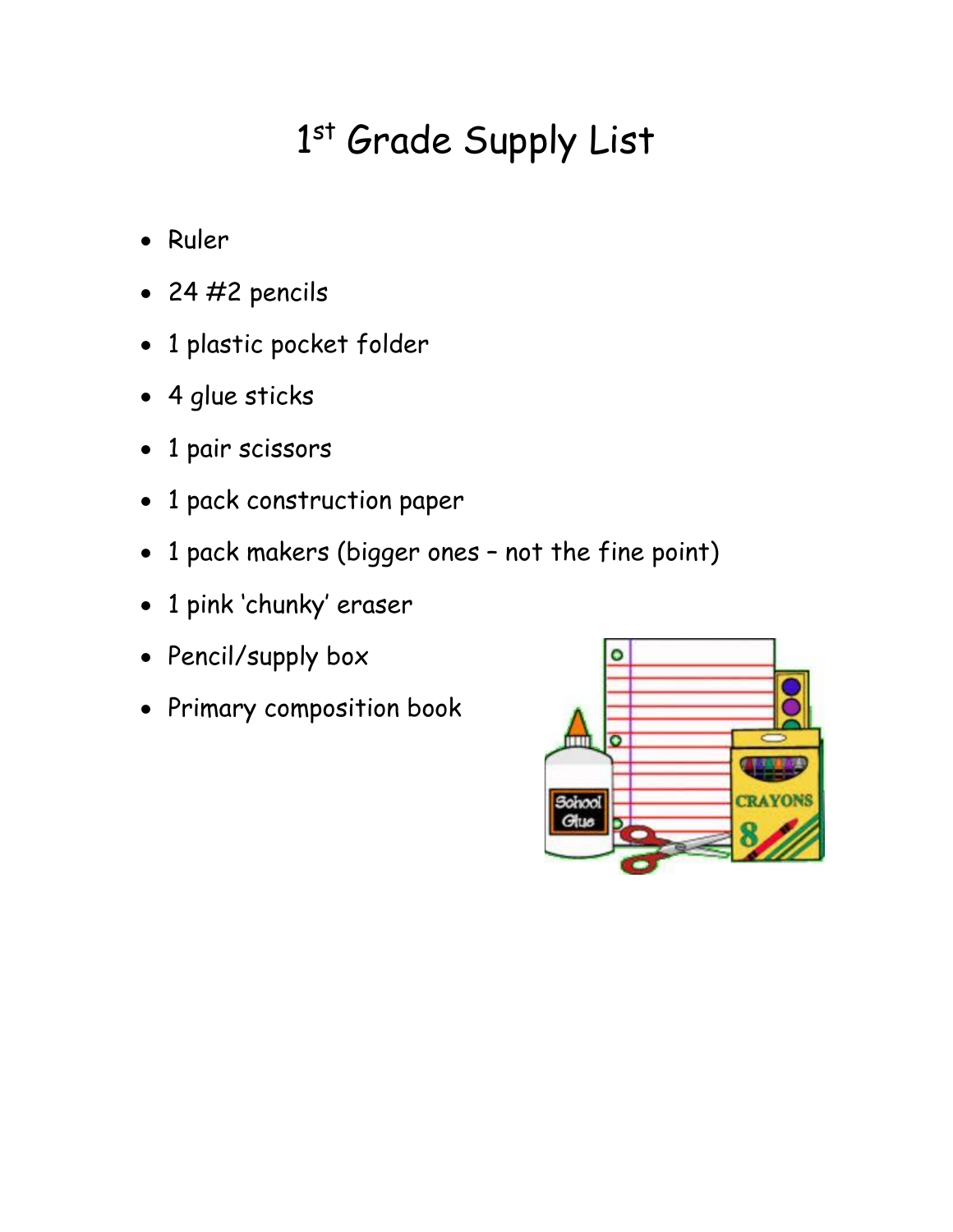# 2<sup>nd</sup> Grade Supply List

- Bible
- Pencil box or bag
- #2 pencils
- 1 pack of 24 count crayons
- 1 pair safety scissors
- 12-inch ruler
- 3 glue sticks
- 2 marble composition notebooks
- 1 pack construction paper
- 2 packs lined paper
- 1 pack markers or colored pencils
- 2 plastic bottom pocket folders (one blue and one any color)

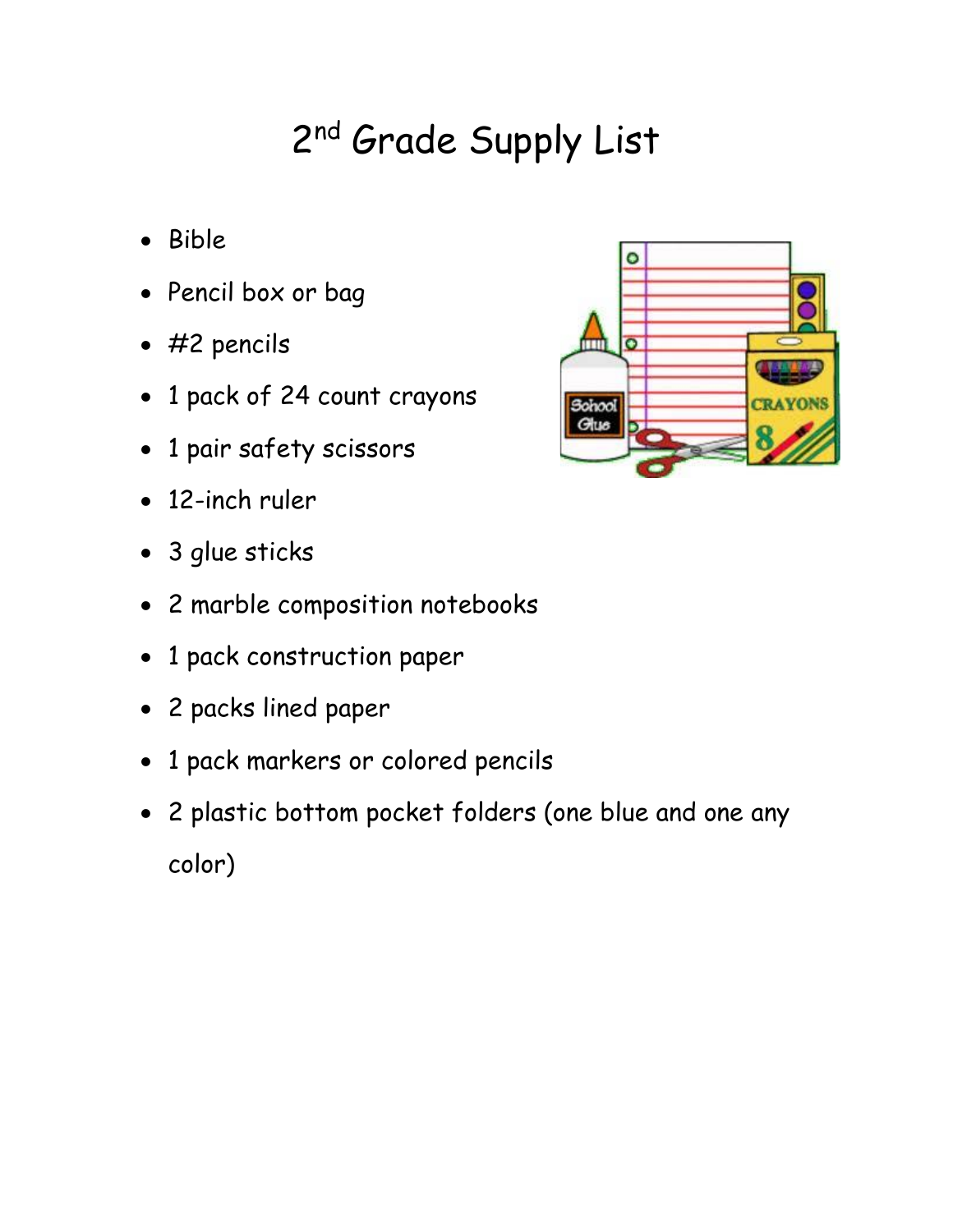# 3<sup>rd</sup> Grade Supply List

- 2 composition notebooks
- Pencil box
- 5-10 #2 sharpened pencils
- 1 pack-colored pencils
- 3 glue sticks
- 12-inch ruler
- 2 boxes of crayons
- 1 pair scissors
- 1 plastic bottom pocket yellow folder
- 1 plastic bottom pocket blue folder
- 1 pack construction paper
- Bible NIV preferred

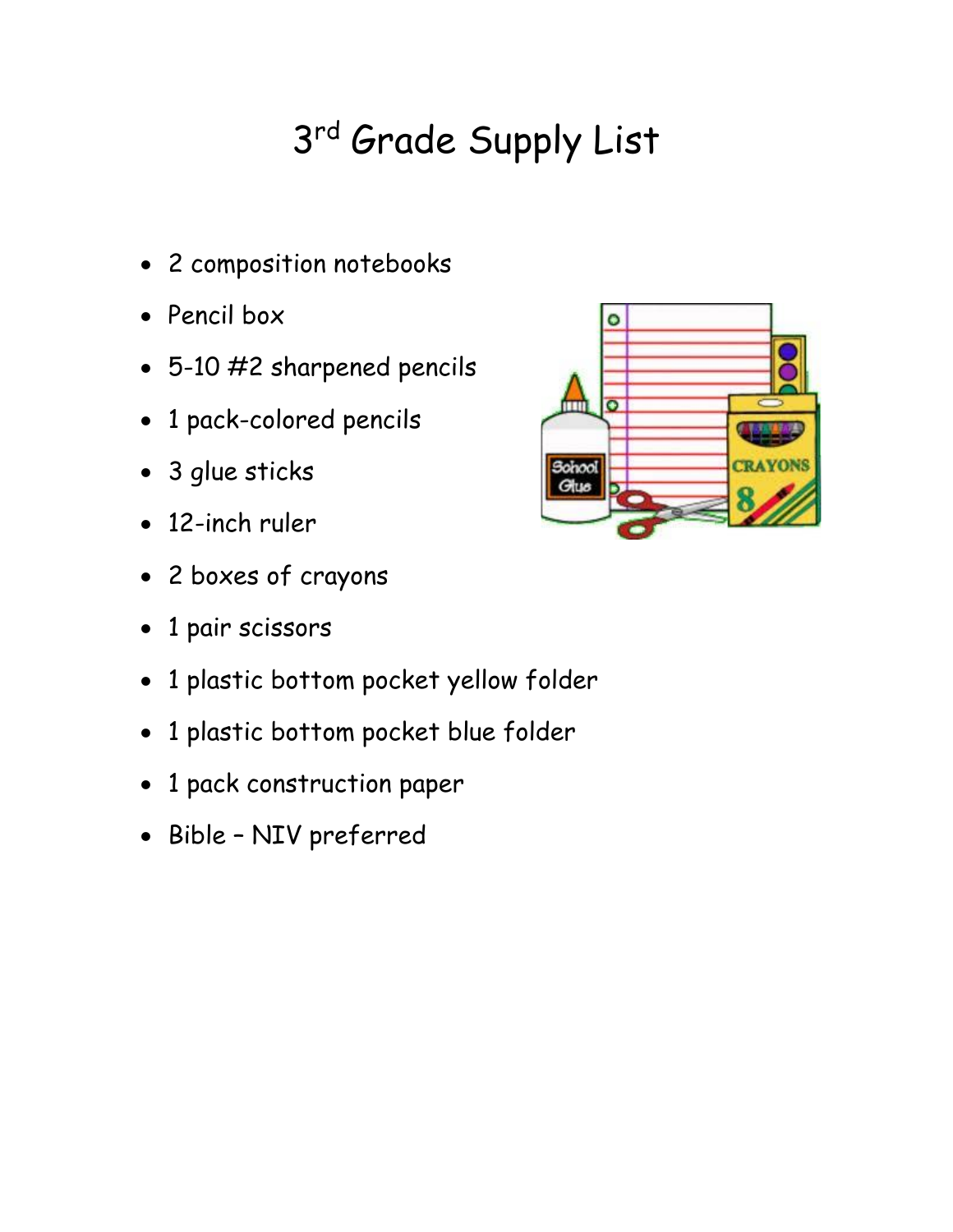### 4<sup>th</sup> Grade Supply List

- Bible NIRV preferred
- 2-inch 3-ring binder
- 1 pack notebook paper
- Tab dividers (will need 9)
- 2 3-holed spiral notebooks
- 2 3-holed pencil bags
- 5-10 sharpened pencils
- Blank ink pens
- Yellow and orange highlighter
- 1 hand eraser
- 1 pack-colored pencils
- 1 pack 24-count crayons
- 1 pack markers
- 1 plastic bottom pocket yellow folder
- 1 plastic bottom pocket blue folder
- Small dictionary
- 12-inch ruler
- Protractor
- 3 glue sticks
- 1 pair scissors
- 1 pack construction paper

Book Report Books – Charlotte's Web (E.B. White), Tales of a Fourth Grade Nothing (Judy Blume), From the Mixed-up Files of Mrs. Basil E. Frankweiler (E.L. Konigsburg), and one additional biography that will be assigned at a later date.

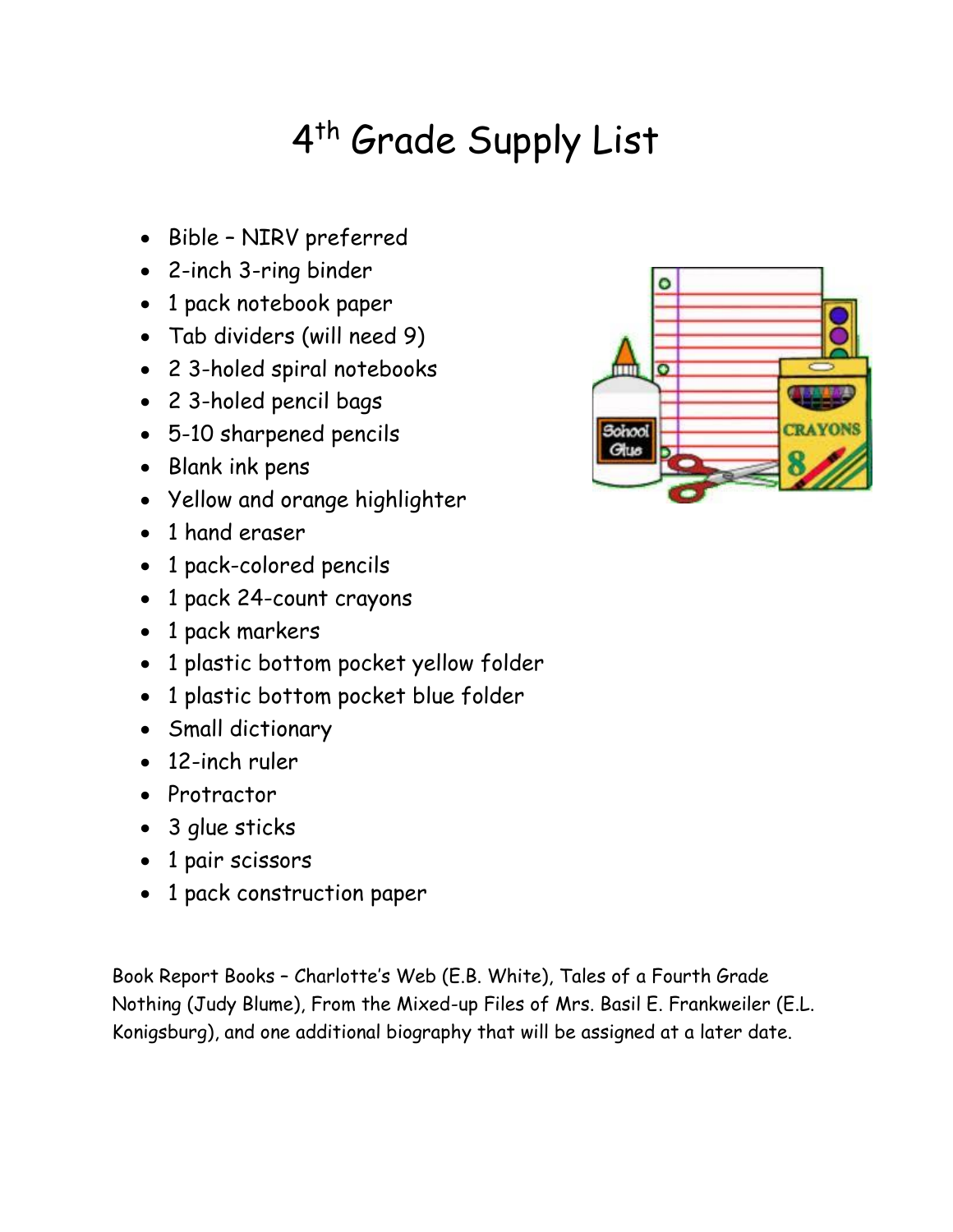## 5<sup>th</sup> Grade Supply List

- Bible (NIV, ESV, or KJV preferred)
- 1 3-ring binder
- 2 packs paper
- Tab dividers (will need 8 dividers)
- 2 marble notebooks
- 1 3-holed pencil bag with zipper
- 5 sharpened #2 pencils
- 2 black ink pens
- Highlighters
- Erasers
- 1 plastic bottom pocket yellow folder
- 1 plastic bottom pocket blue folder
- Small dictionary
- 1 gallon-size zip lock bag
- 2-3 glue sticks
- 1 bottle liquid glue
- Scissors
- 1 pack-colored pencils
- 1 pack 24-count crayons

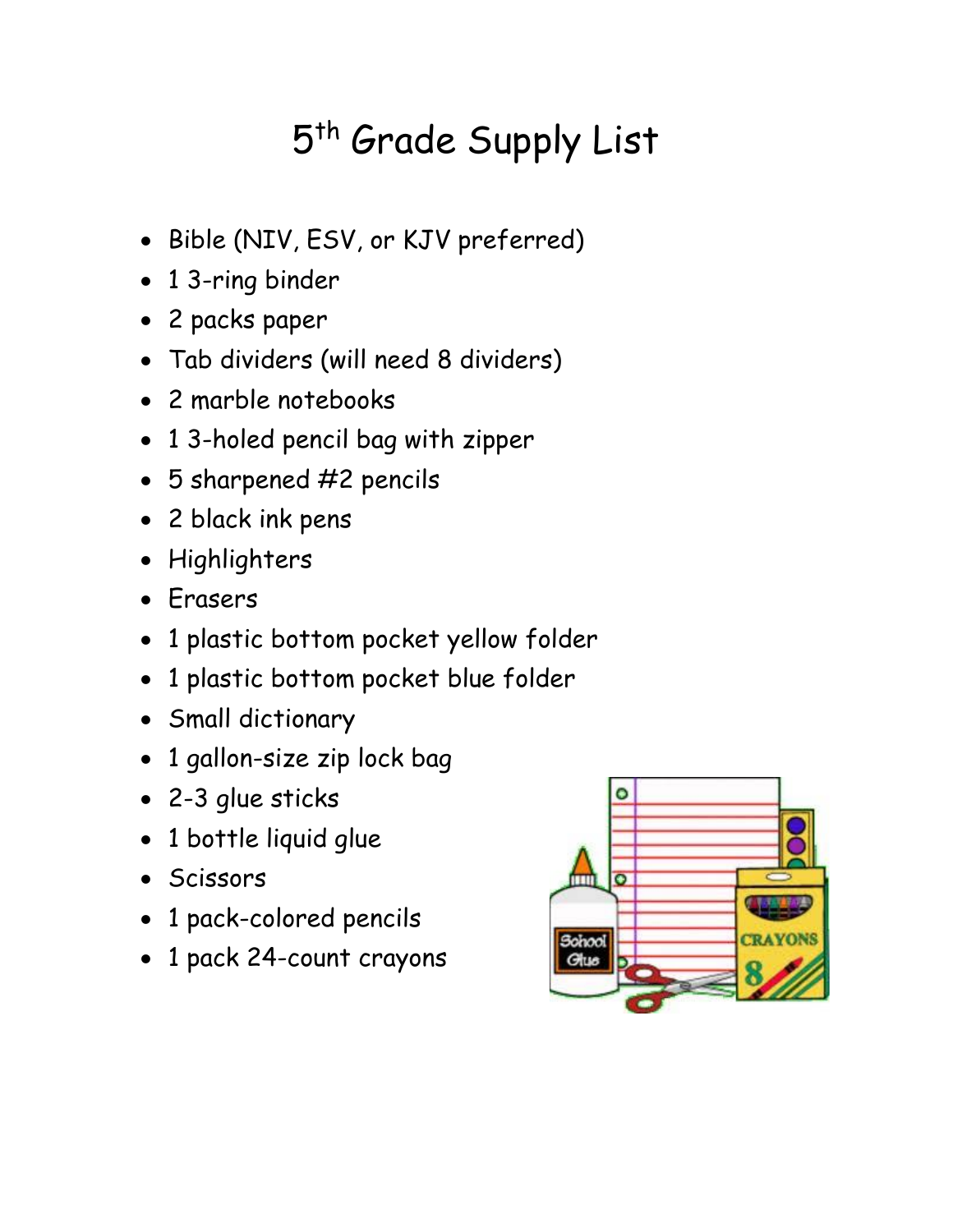#### 6<sup>th</sup> - 8<sup>th</sup> Grade Supply List

- Bible
- Several #2 pencils
- Blue, black, and red pen
- Highlighters
- College ruled paper
- 3 marble composition books
- Binder or folder for each subject
- Large stretch book cover for Math and English books
- Several packs of loose-leaf paper
- Book or student's choice for silent reading
- 2 3-ring binders with pockets
- 1 pack colored pencils
- Scissors
- Compass
- Protractor
- Basic calculator
- 2 glue sticks



Gym Uniform – The gym uniform consists of solid black shorts/sweatpants and a solid grey t-shirt/sweatshirt. If you still have a PCA gym uniform, you may wear that as well. Sneakers are required in Gym. Every middle school student will need a gym uniform.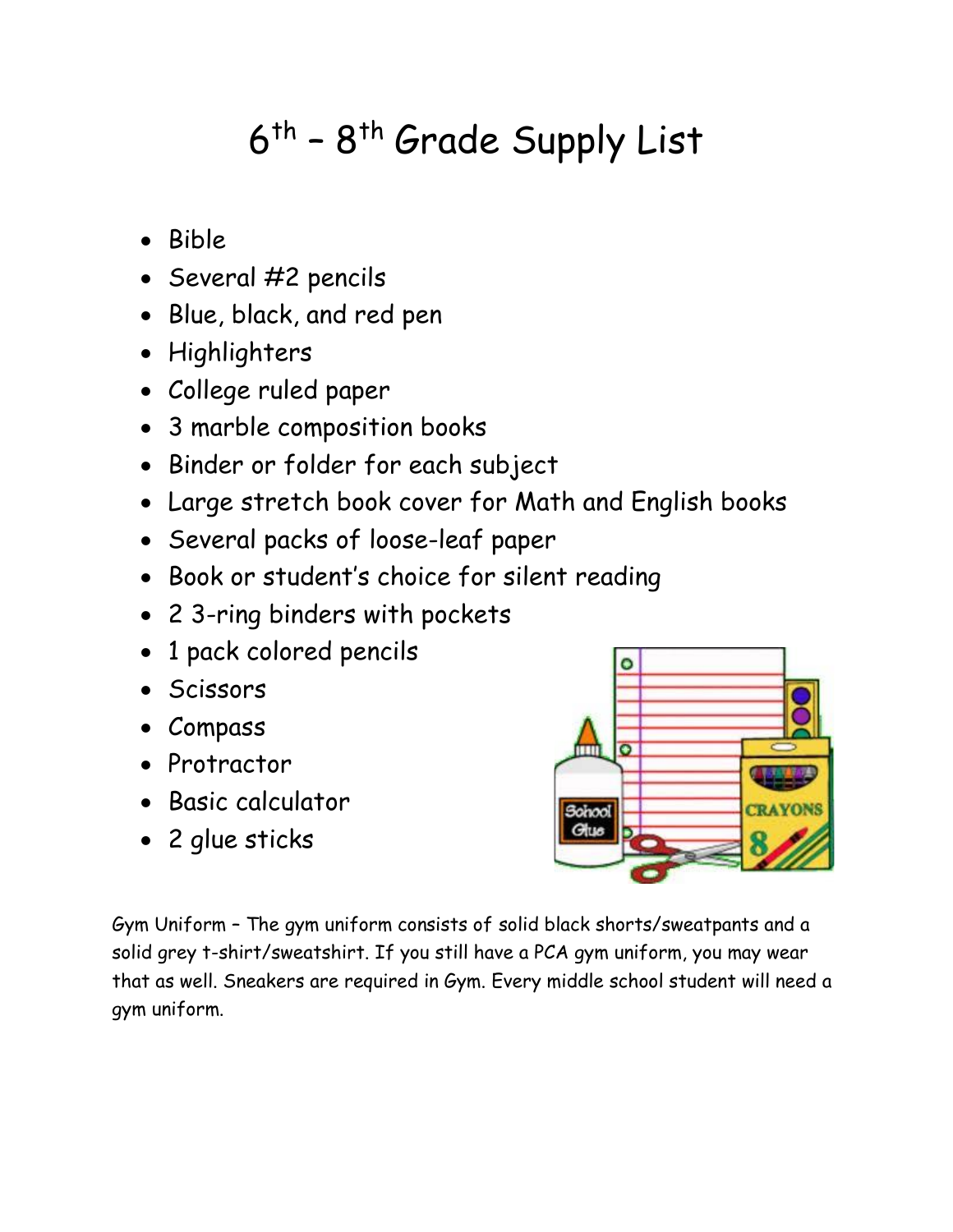### 9-12 Grade Supply List

- Bible
- Blue, black, and red pens
- Pencils
- College ruled notebook paper
- Highlighters
- Large stretch book cover for Math and English books
- Binder or folder for each class
- Calculator (any science class with Dr. Lombardi)
- Several marble composition notebooks
- 4 pocket folders  $(9^{th}$  grade Science and Health 2 each)
- Colored pencils
- 1 spiral notebook  $(9<sup>th</sup>$  grade Career Tech)
- 1 pack markers

Additional Supplies for High School

- Geometry
	- o Pen or pencil
	- o 3-ring binder with loose leaf paper
	- o Simple calculator able to do sine, cosine, tangent, exponents, etc…
	- o Protractor
	- o Compass
	- o Graphing paper
	- o Colored pencils (optional)

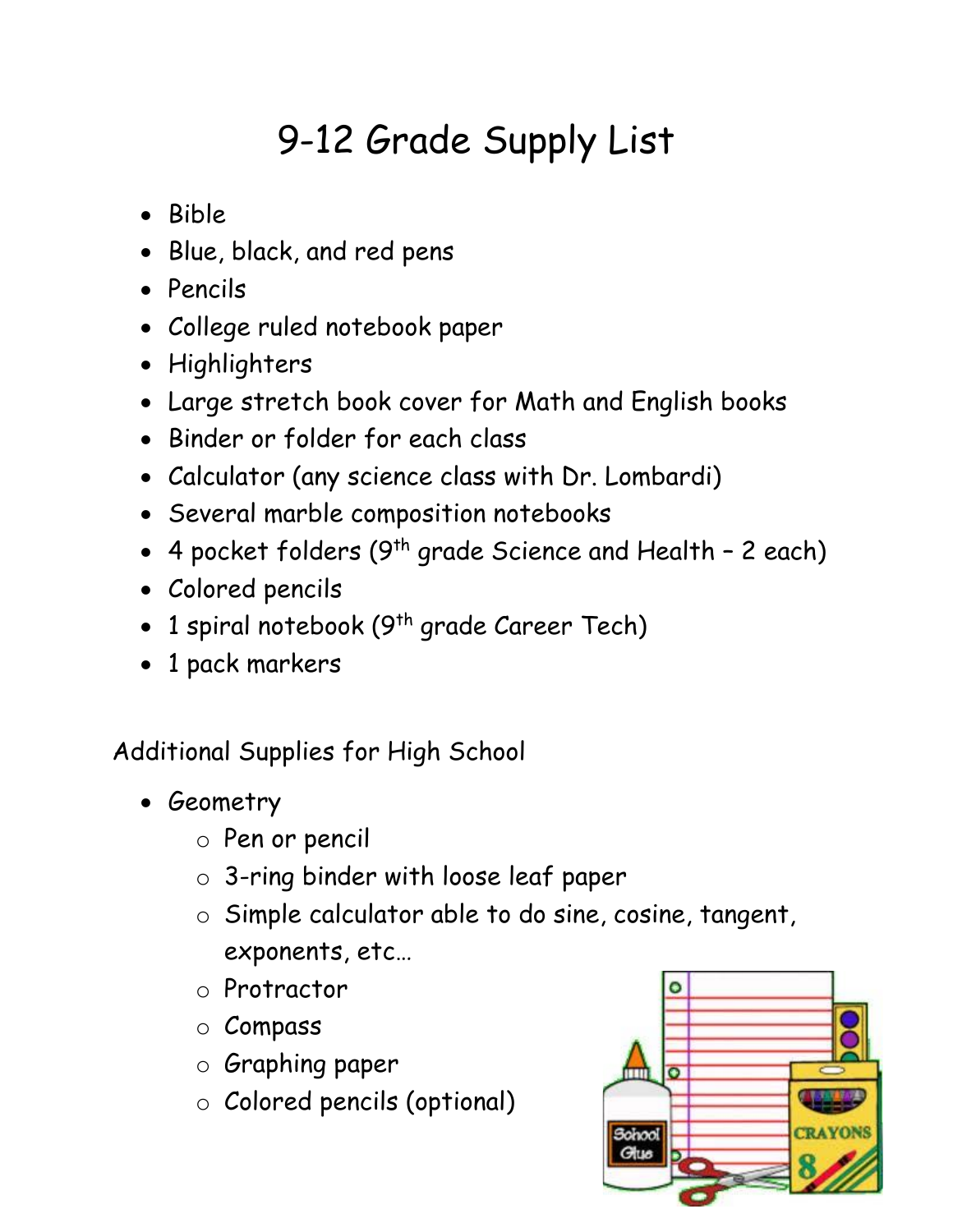- Algebra 2
	- o Pen or pencil
	- o 3-ring binder with loose leaf paper
	- o Calculator
	- o Graphing paper
- Art Elective
	- o Sketch book
	- o Colored pencils